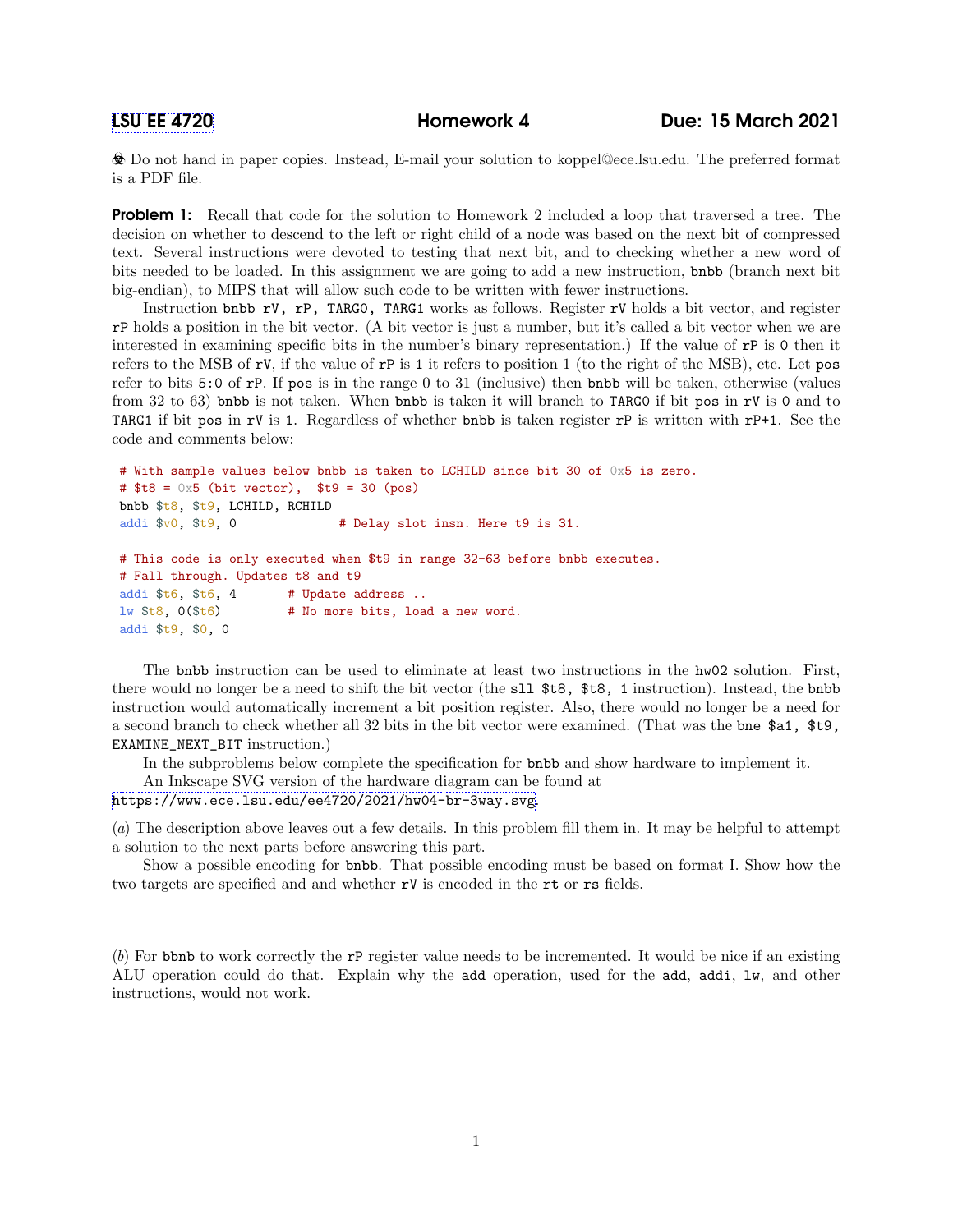(c) The diagram below shows a five-stage MIPS implementation including some branch hardware. Also shown is logic to detect the bnbb instruction and two placeholder wires, bnbb-t0-taken and bnbb-t1-taken. Wire bnbb-t0-taken should be set to 1 if there is a bnbb in the ID stage and it should be taken to TARG0. The definition of bnbb-t1-taken is similar. If there is not a bnbb in ID or if there is and it's not taken, then both wires should be 0.

In this problem design the logic to drive those wires. (The solution to this and the following problem can be done on the same diagram, or on separate diagrams.)



bnbb-t1-taken